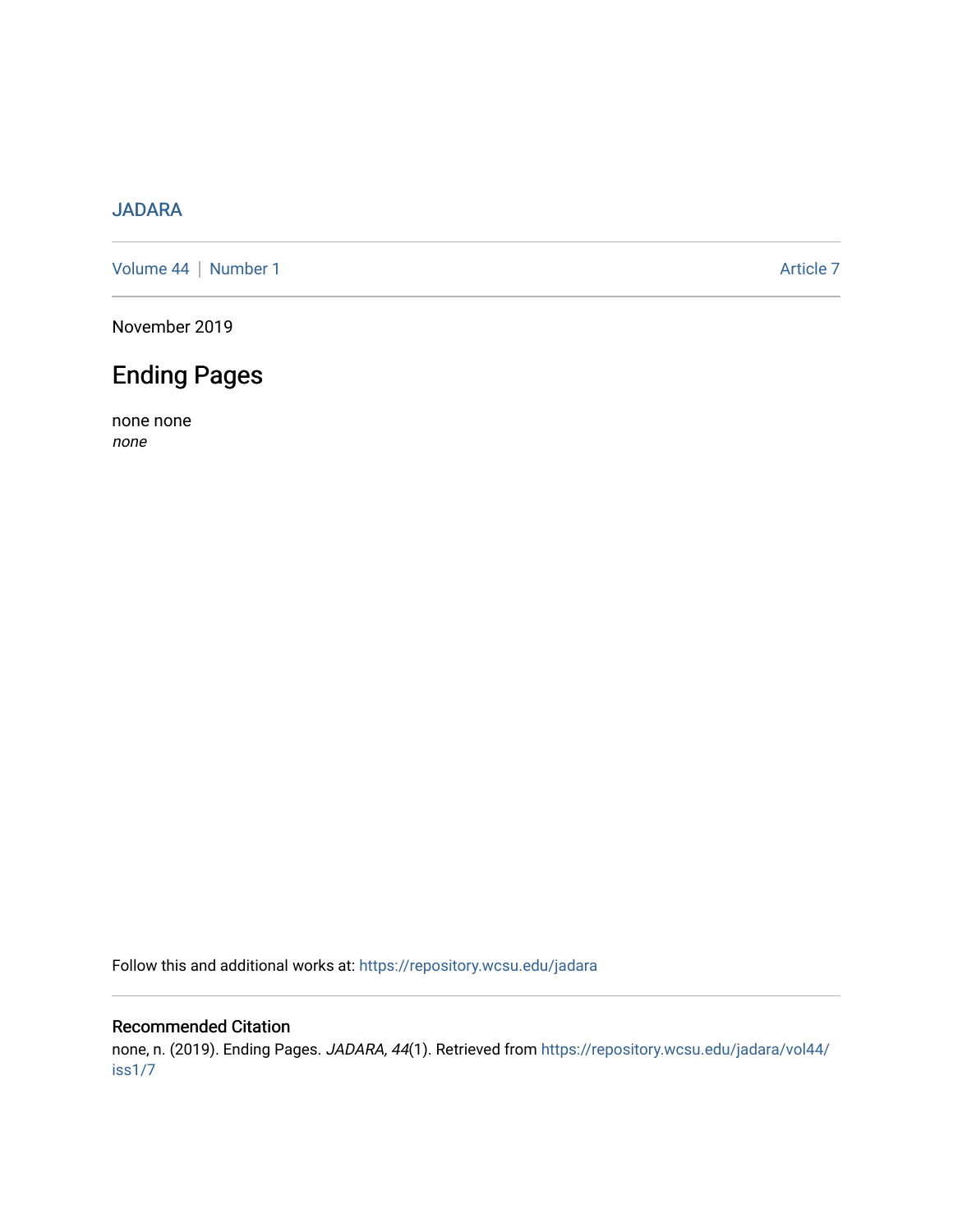| O Money Order                 |                                                                                                                                                                               | Money Order #: _________                   |                    |                                                                        | Amount: \$                                                                                                                                                      |  |
|-------------------------------|-------------------------------------------------------------------------------------------------------------------------------------------------------------------------------|--------------------------------------------|--------------------|------------------------------------------------------------------------|-----------------------------------------------------------------------------------------------------------------------------------------------------------------|--|
| Method of payment:<br>O Check |                                                                                                                                                                               | Check $#$ :                                |                    | (Make checks payable to ADARA)                                         | Amount: \$____________                                                                                                                                          |  |
|                               |                                                                                                                                                                               |                                            |                    |                                                                        |                                                                                                                                                                 |  |
|                               |                                                                                                                                                                               |                                            |                    |                                                                        |                                                                                                                                                                 |  |
| Subscription:                 |                                                                                                                                                                               |                                            |                    |                                                                        | (JADARA Journals ONLY) O USA/Domestic \$90/year O Foreign \$100/year                                                                                            |  |
|                               | * Students must submit a signed letter from their universities.                                                                                                               |                                            |                    |                                                                        |                                                                                                                                                                 |  |
|                               |                                                                                                                                                                               | O Retired \$35/year<br>O Foreign \$85/year |                    |                                                                        |                                                                                                                                                                 |  |
| Membership:                   | O Regular \$65/year ORegular \$120/two years<br>O Family \$65/year for first person and \$30/year each additional person<br>Names: ___________<br>O Organizational \$175/year |                                            |                    |                                                                        |                                                                                                                                                                 |  |
|                               |                                                                                                                                                                               |                                            |                    |                                                                        | Have you been a member of ADARA in the past? If so, what year did you join?<br>If you are a member of a local chapter, please indicate which chapter: _________ |  |
| O DeafBlind                   | O Late Deafened                                                                                                                                                               |                                            |                    |                                                                        |                                                                                                                                                                 |  |
| O Hearing                     |                                                                                                                                                                               |                                            |                    |                                                                        |                                                                                                                                                                 |  |
| O Deaf<br><b>OH.H.</b>        |                                                                                                                                                                               | O Male<br>O Female                         |                    |                                                                        |                                                                                                                                                                 |  |
| Are you:                      |                                                                                                                                                                               | Gender:                                    |                    |                                                                        |                                                                                                                                                                 |  |
|                               |                                                                                                                                                                               |                                            |                    |                                                                        | Please list any certifications (e.g., CRCC) or special training: ___________________________________                                                            |  |
|                               |                                                                                                                                                                               |                                            |                    |                                                                        |                                                                                                                                                                 |  |
|                               |                                                                                                                                                                               |                                            |                    |                                                                        |                                                                                                                                                                 |  |
|                               |                                                                                                                                                                               |                                            |                    |                                                                        |                                                                                                                                                                 |  |
| Name:                         |                                                                                                                                                                               |                                            |                    |                                                                        | Degree: _________                                                                                                                                               |  |
|                               |                                                                                                                                                                               |                                            |                    | 301-293-8969 TTY/Voice/Fax<br>adaraorg@comcast.net · www.adara.org     |                                                                                                                                                                 |  |
|                               |                                                                                                                                                                               |                                            |                    | who are Deaf or Hard of Hearing<br>P.O. Box 480 · Myersville, MD 21773 |                                                                                                                                                                 |  |
|                               |                                                                                                                                                                               |                                            |                    | in Service Delivery with Individuals                                   |                                                                                                                                                                 |  |
|                               |                                                                                                                                                                               |                                            | <b>ADARA</b>       | <b>Professionals Networking for Excellence</b>                         |                                                                                                                                                                 |  |
|                               |                                                                                                                                                                               |                                            | none: Ending Pages |                                                                        |                                                                                                                                                                 |  |
|                               |                                                                                                                                                                               |                                            |                    |                                                                        |                                                                                                                                                                 |  |

Thank you!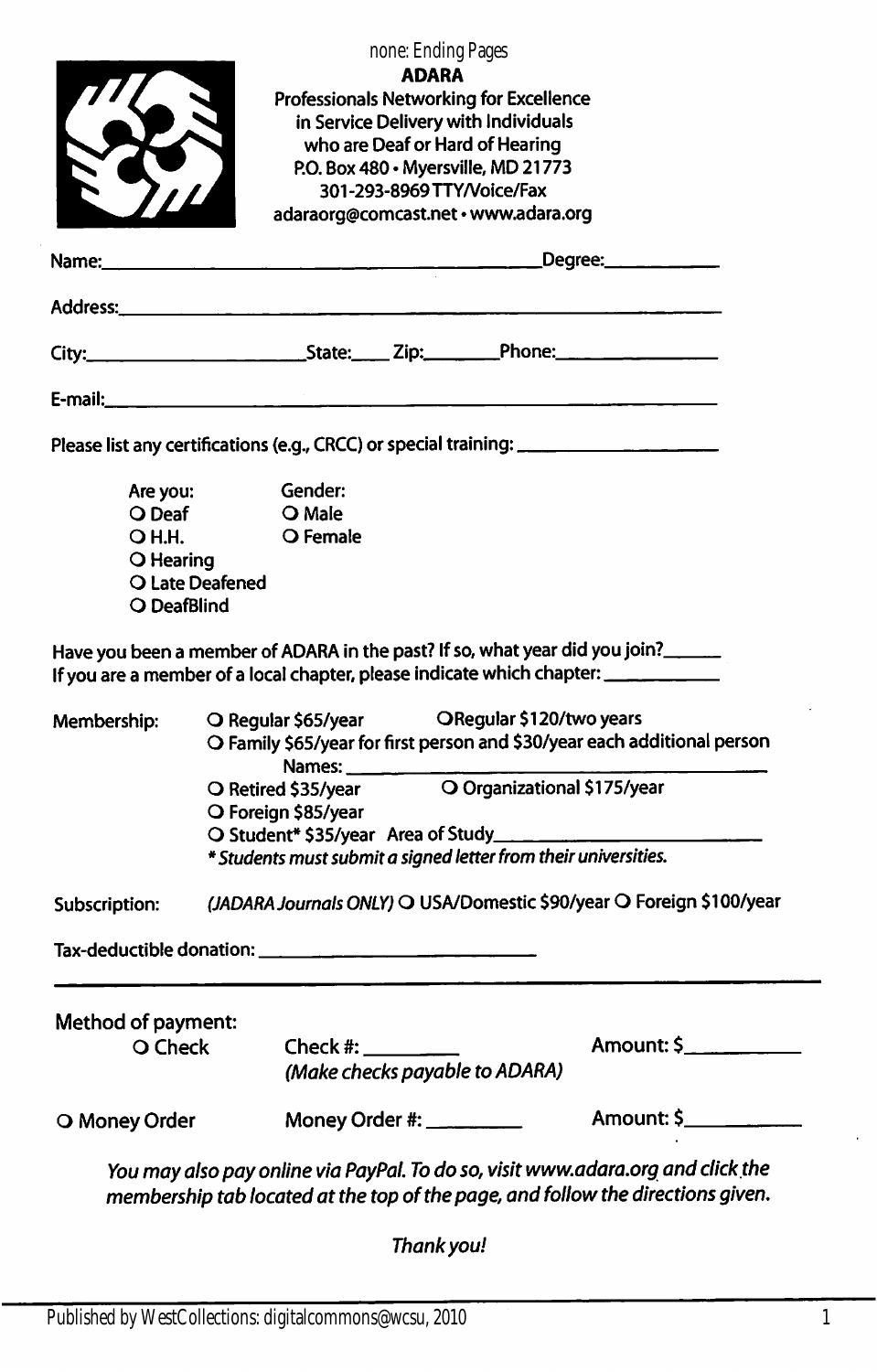*JADARA, Vol. 44, No. 1 [2010], Art. 7*

# No time? No problem



# Let us take care of your words.

Work with our professional team and never sweat a deadline again.



# T.S. Writing Services, LLC

Writing • Editing • Design • Translation A Deaf-Owned Company www.tswriting.com info@tswriting.com